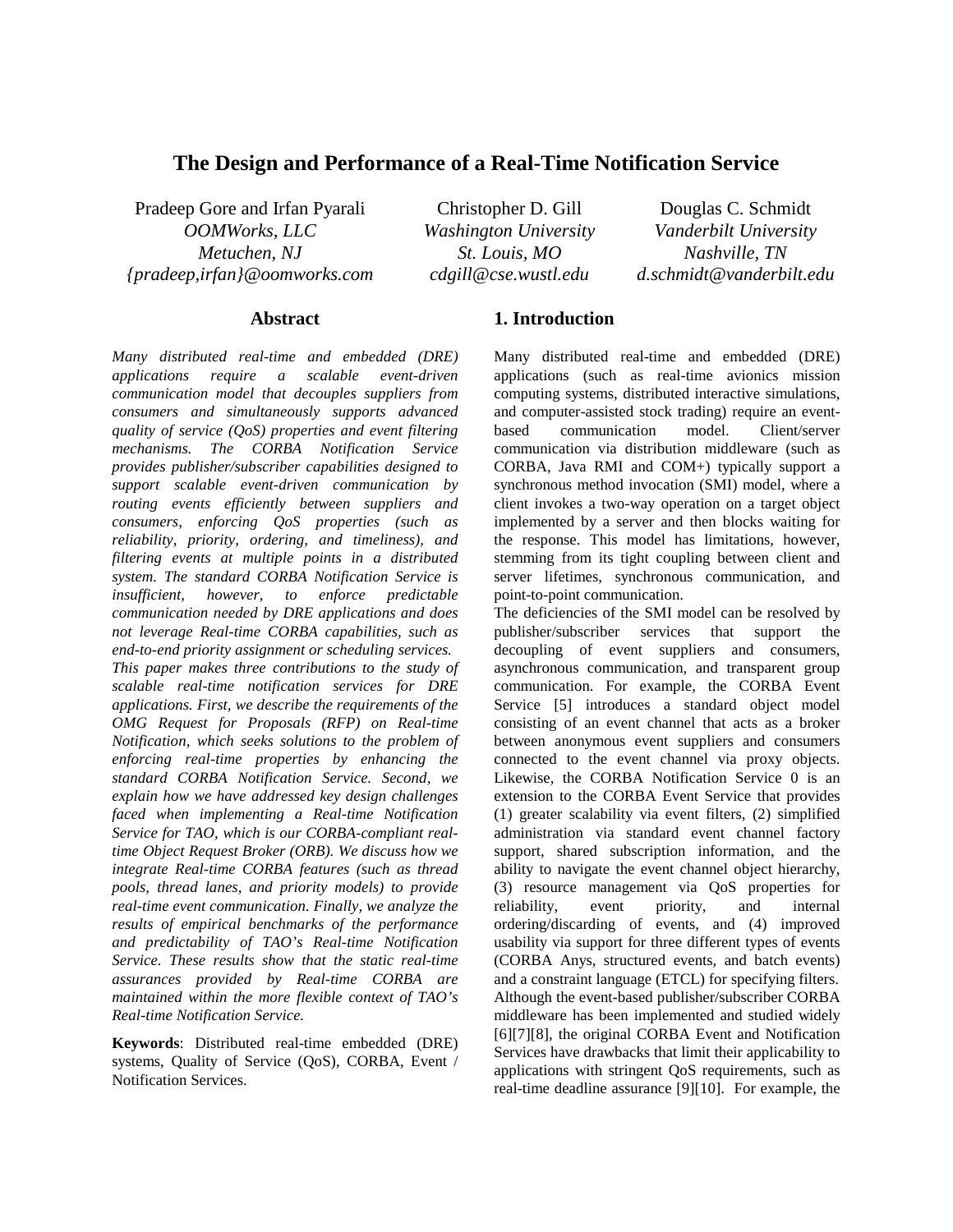existing CORBA publisher/subscriber services do not address the requirements of real-time event communications that requires timeliness and predictability when delivering events from suppliers to event consumers via event channels. Likewise, they do not use the priority and scheduling capabilities defined in the Real-time CORBA 1.0 [2] and 2.0 [3], respectively. Though Real-time CORBA provides endto-end QoS support for point-to-point communication via prioritized operation calls, it does not address endto-end QoS guarantees for anonymous event-based communication. To overcome these limitations, therefore, the OMG has issued a Request for Proposals (RFP) [4] to provide enhancements that will support a Real-time Notification Service, which must satisfy the following requirements:

**Limit the complexity of filters.** Events that do not match the constraints specified in the filter are discarded. A filtering expression can be arbitrarily complex. Submissions are required to provide mechanisms and describe the interfaces by which the filtering expressions could be minimized by limiting the number of different constraints in a filter, specifying the length of a message that might be successfully evaluated by a filter, and/or limiting how many different event types a supplier can produce.

**Subset functionality for real-time behavior.** Submissions must document which portions of the Real-time Notification Service address predictable resource management and timeliness predictability.

**Describe the schedulable entities.** Submissions must describe the schedulable entities (*e.g.*, event messages) that would participate in the operation of the Real-time Notification Service. Also, both the Real-time CORBA 1.0 CLIENT\_PROPAGATED and SERVER\_DECLARED priority models must be supported.

**Priority aware end-to-end event propagation.** Realtime CORBA 1.0 describes the priority levels at which participant objects are executed. Submissions are required to support these priority levels so that when the events are propagated across hosts, the event priority is considered in the processing.

**Provide means to set real-time QoS parameters.** DRE application QoS parameters (*e.g.*, priorities) may need to be communicated end-to-end. Submissions are required to provide mechanisms for this, along with a means to set real-time QoS parameters at the channel, connection, proxy, and message levels.

**Interface for resource management.** Real-time CORBA 1.0 provides interfaces to manage resources, such as the number of threads in a thread-pool. Similarly, submissions are therefore required to

provide an interface that can help manage real-time notification resources, such as event channels.

**Interface to support interactions with a Scheduling Service.** Some real-time QoS requirements on a Notification Service might need to be checked via a global Scheduling Service. Submissions are required to define an appropriate interface to support interactions with the Real-time CORBA 1.0 Scheduling Service.

Since the Real-time Notification Service is still undergoing adoption via the OMG standardization process, no commercial products or research prototypes are available for it yet. To facilitate the study of real-time publisher/subscriber services, therefore, we have implemented a prototype of the latest revised submission [2] that enhances on our prior work with The ACE ORB (TAO) [12] and its Realtime Event Service [9][13] and Notification Service [8]. Our new prototype implements the real-time extensions to the existing CORBA Notification Service designated in the revised submission to support predictable end-to-end event communications. This prototype has been integrated with the TAO opensource software release and is available from deuce.doc.wustl.edu/Download.html.

The remainder of this paper is organized as follows: Section 2 summarizes the key components in the OMG CORBA Notification Service, which provides the baseline for our work; Section 3 describes the design of TAO's Real-time Notification Service, focusing on how we resolved the key challenges faced in meeting the Real-time Notification RFP requirements outlined above; Section 4 analyzes the results of empirical benchmarks that illustrate the end-to-end predictability and scalability of our solution; and Section 5 presents concluding remarks and describes future work.

# **2. CORBA Notification Service Overview**

This section describes the architecture of the core components in the standard CORBA Notification Service, which forms the basis for the Real-time Notification Service described in this paper. As Figure 1 shows, this architecture is similar to the that of the CORBA Event Service, though some components have a broader range of capabilities in the Notification Service. These components are as follows.

**Structured events**, which define a standard data structure into which event message can be stored. As shown in Figure 2, the header of a structured event consists of type information and a variable header, which can carry the QoS properties of an event. The event body consists of filterable body fields, followed by the payload data.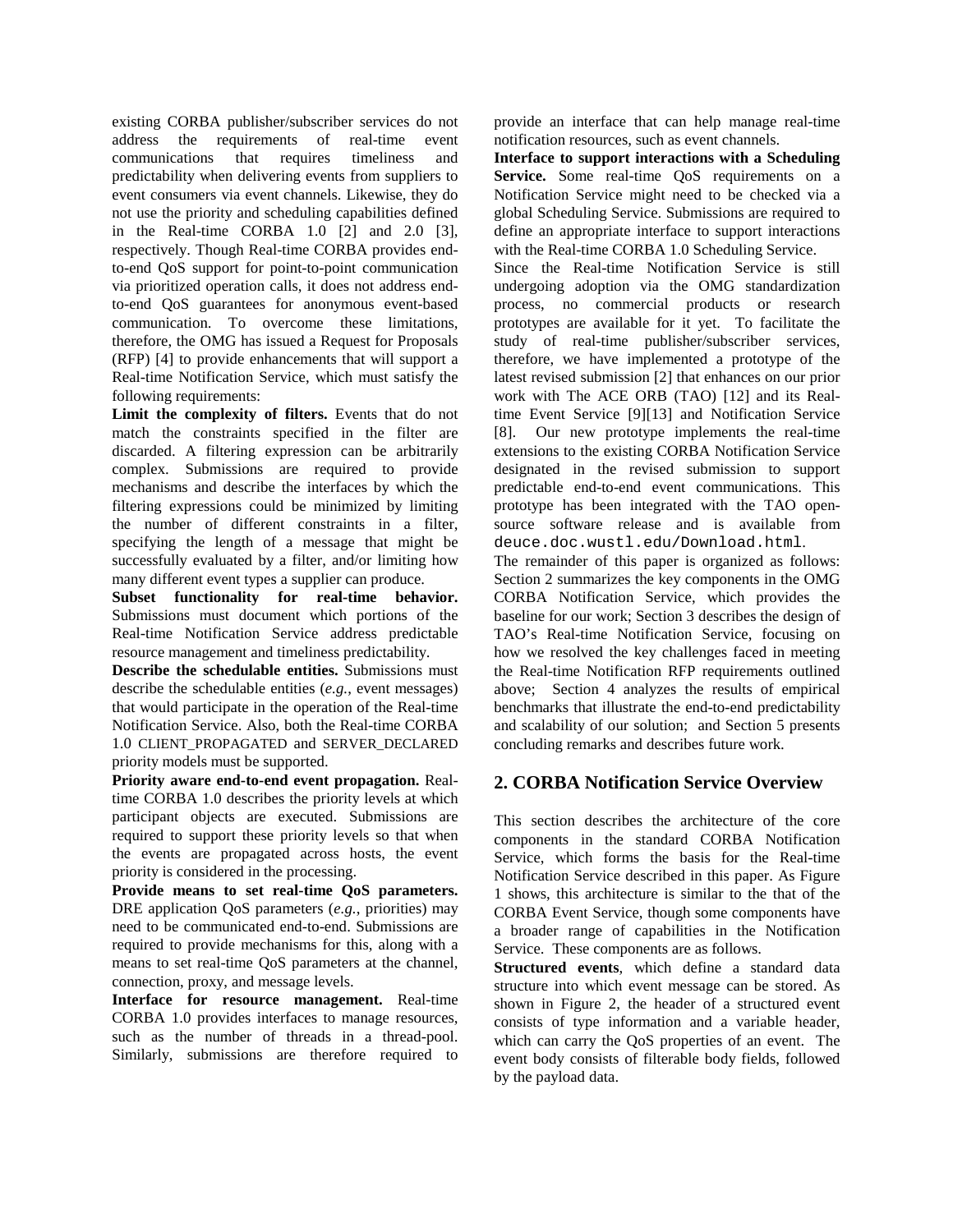

**Figure 1: CORBA Notification Service Components**



**Figure 2: Header of the Structured Event**

**Proxy objects**, which are delegates that provide complementary interfaces to clients, i.e., a consumer obtains and connects to a **ProxySupplier** and a supplier obtains and connects to a **ProxyConsumer**. Hence, a supplier sends events to its **ProxyConsumer**, whereas a consumer receives events from its **ProxySupplier** objects allow anonymous connectivity and communication between consumers and suppliers.

**Admin objects**, which are factories that create the proxy interfaces to which clients will connect. **ConsumerAdmins** create **ProxySuppliers** to which consumers connect, while **SupplierAdmins** create **ProxyConsumers** to which the suppliers connect.

The CORBA Notification Service treats each **Admin** object as the manager of the group of proxies it has created. **Admin** objects can themselves have QoS properties and **Filter** objects associated with them. The QoS properties associated with an **Admin** object are assigned to the **Proxy** objects that the **Admin** creates, but can be tailored subsequently on a per-proxy basis. The set of **Filter** objects associated with a given **Admin** is treated as a unit, which applies at all times to all **Proxy** objects that the **Admin** creates.

**Filter objects**, which can be associated with all **Admin** and **Proxy** objects and used to encapsulate a set of constraints that affect the event forwarding decisions made by **Proxy** objects. Each constraint consists of (1) a sequence of event types and (2) a string containing a Boolean expression whose syntax conforms to a constraint grammar.

**EventChannels**, which are factories that create **ConsumerAdmin** and **SupplierAdmin** objects. The **EventChannels** defined by the CORBA Notification

Service differ slightly from the CORBA Event Service **EventChannels**, which only have one instance of each **Admin** object. QoS and administrative properties can be set on an **EventChannel** during its creation. These parameters are passed as default values to any **Admin** object created by the **EventChannel**. Consumers and suppliers can change these parameters later to tailor the properties for their specific requirements. **EventChannelFactory,** which creates **EventChannels**.

# **3. Real-Time Notification Service Design**

This section describes the design of TAO's Real-time Notification Service, whose key components are shown in Figure 3. These components and their capabilities are as follows:

- **EventChannel component**, which is the CORBA interface presented to supplier and consumer participants. The **EventChannelFactory***,* **EventChannel***,* **ConsumerAdmin***,* **SupplierAdmin***,* **ProxyConsumer** and **ProxySupplier** (for CORBA any, structured, and sequence events) interfaces in the Notification Service give access to this component.
- **Subscription lookup component,** which consists of the subscription map of consumers to event types and the publication map of suppliers to event types. The subscription map is consulted to obtain the list of consumers subscribed to an event. This component also provides subscription/publication update messages to participants when the respective map is modified.
- **Filtering component**, which provides the filtering support to check if an event matches the filtering constraints in its path of event propagation within an event channel. It provides interface support for the **Filter** and **FilterAdmin** interfaces of the Notification Service. The OMG standard ETCL filtering language is supported via a parser component.
- **Dispatching component**, which consists of a buffer queue that provides support for the *Order* and *Discarding Policy* QoS properties. Event buffering is not used by the real-time configuration of TAO's Notification Service, however, because the Real-time CORBA 1.0 specification lacks the necessary means to control the buffer. The **Dispatching** component offers the *Pacing* and *BatchSize* properties to support event batching in sequence consumers.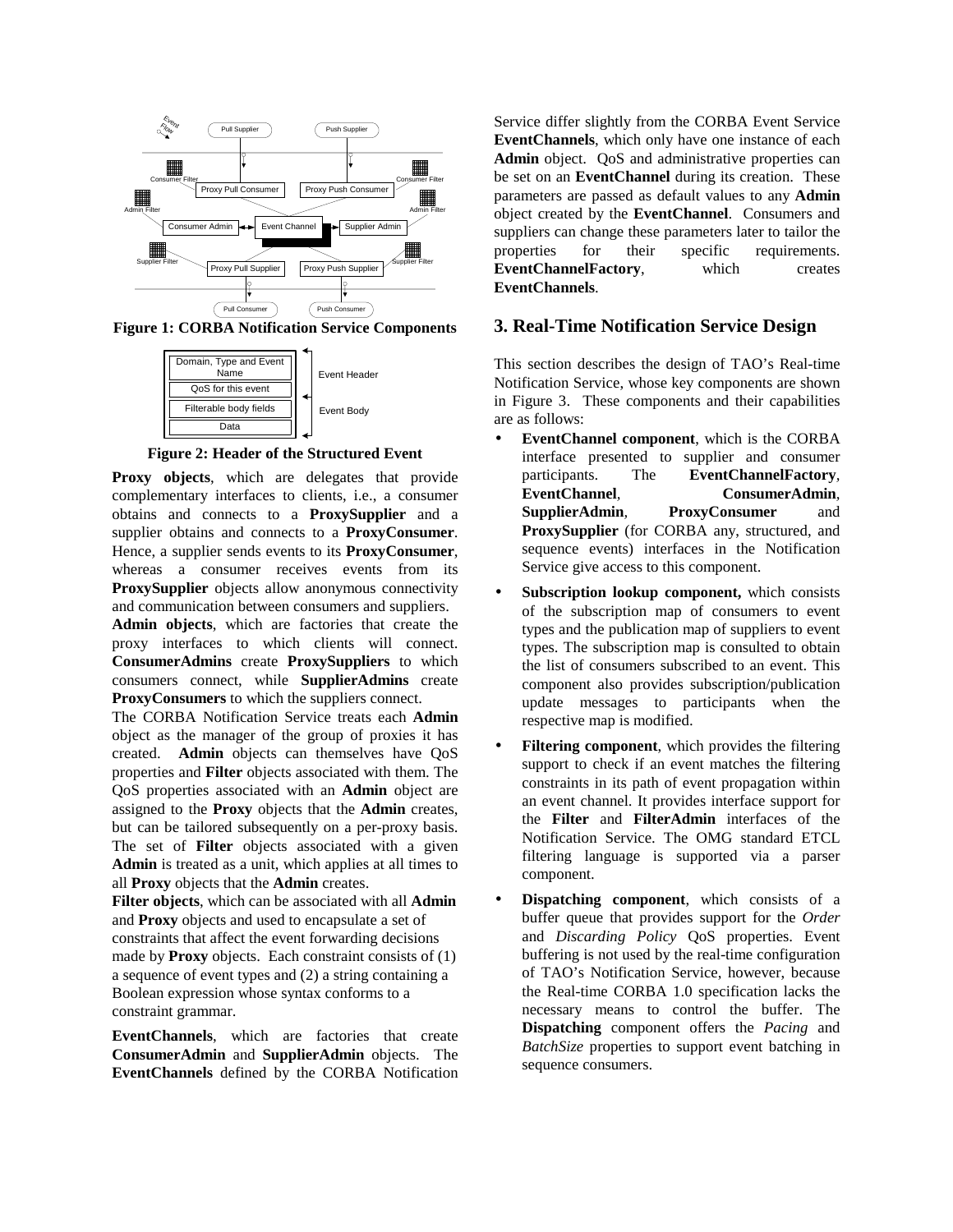

**Figure 3: TAO's Real-time Notification Service**

In general, the enhancements provided in TAO's Realtime Notification Service support:

- **Priority-aware, end-to-end event propagation.** By leveraging RT-CORBA 1.0 features, event priorities are maintained and respected along the entire path of event propagation from event supplier to event consumers, which provides DRE applications with an end-to-end, priority aware publisher/subscriber service.
- **Administration of Concurrency options.** Extensions to the **Proxy** interfaces provide support for the configuration of concurrency within the Real-time Notification Service. **ThreadPool/Lanes** parameters can be applied at the event channel, admin, and proxy levels of the Real-time Notification Service object hierarchy.

The remainder of this section describes how we resolved the following challenges faced when meeting the Real-time Notification Service requirements described in Section 1:

- Limiting filter complexity
- Ensuring end-to-end priority preservation
- Supporting real-time thread pools
- Optimizing Event Processing
- Minimizing context switching between supplier and consumer proxies, and

For each challenge, we describe the context in which the challenge arises, identify the specific problem that must be addressed, describe our solution for resolving the challenge, and explain how this solution was applied to TAO's Real-time Notification Service. Section 4 then presents the analysis of empirical benchmarks that illustrate the end-to-end predictability and scalability of our solutions.

# **3.1. Limiting Complexity of Filters**

**Context:** Filter objects can be applied at the proxy and admin levels of the Notification Service hierarchy. The length of the constraints specified in a filter is unbounded. Moreover, filters can be changed dynamically and a filter can be a remote object. The RFP seeks to limit the complexity of such filters so that DRE applications do not incur unbounded filter evaluation overhead. The goal is to allow an application developer to set a useful bound on the time needed to evaluate a filter for an event.

**Problem:** Without bounds on the number of filters or the complexity of evaluating each filter, filter processing itself could consume an excessive and unpredictable amount of time, leading to deadline failures for delivery and processing of notifications.

**Solution: Timeouts.** Timeouts can be used to ensure that filters don't take too long to run, thereby ensuring that other deadlines aren't violated. The CORBA messaging extensions provide a RelativeRoundtripTimeoutPolicy that can be applied to a two-way invocation to specify how much time is allowed to deliver a request and its reply.

**Applying the solution to TAO's Real-time Notification Service.** TAO Real-time Notification Service provides two different mechanisms for applying timeouts to ensure filter processing times are bounded. First, a supplier can map an event deadline to a timeout QoS parameter of a structured event. TAO's Real-time Notification Service can then use the RelativeRoundtripTimeoutPolicy from the CORBA Messaging interface when making an invocation to a filter object where the timeout value equals the time left for the event to reach its destination. Second, the **Filter** interface can be extended such that the  $Filter::match()$  operation accepts timeouts, *i.e.*:

```
interface TimeoutFilter : Filter {
```
**boolean match\_with\_timeout (in any filterable\_data, TimeBase::UtcT timeout)**

**raises (UnsupportedFilterableData);**

```
boolean match_structured_with_timeout (
```
**in CosNotification::StructuredEvent data, TimeBase::UtcT timeout)**

```
raises (UnsupportedFilterableData);
```
**};**

This alternative pushes responsibility for implementing timeouts to the filter object developer.

### **3.2. Ensuring End-to-end Priority Preservation**

**Context:** When an event enters a Real-time Notification Service event channel, it carries a priority. Event propagation mechanisms must ensure that the priority at which the event is processed is maintained consistently and correctly as the event traverses the path from supplier to consumer(s).

**Problem:** Maintaining a per-priority path from supplier to consumer(s) through the standard Notification Service preserves end-to-end priority. This priority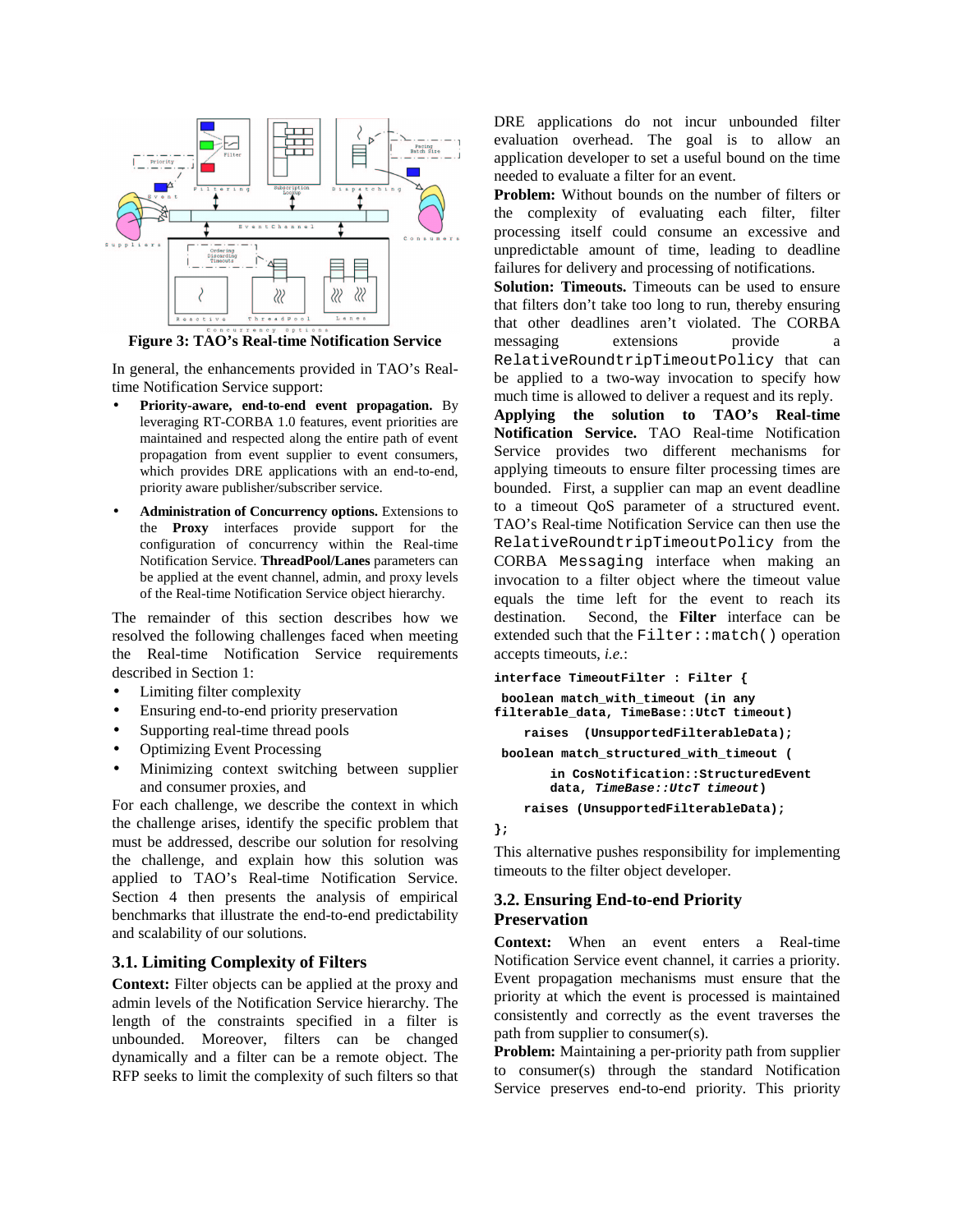preservation is only assured, however, across each instance of the Notification Service implementation, and is not enforced across the remote invocations between these instances. We therefore need to maintain per-priority paths *end-to-end*.

**Solution: Real-time CORBA CLIENT\_PROPAGATED priority model.** Real-time CORBA 1.0 gives the CLIENT\_PROPAGATED priority model that an application can use to convey the priority of a supplier thread to the thread processing the event in the Real-time Notification Service. Likewise, Realtime CORBA 1.0 *thread lanes* can be used to configure event paths based on priority.

**Applying the solution to TAO's Real-time Notification Service:** As shown in Figure 4, consumer and supplier proxies are activated in real-time POAs associated with Real-time CORBA thread pools. The priority of the supplier thread pushing events to the Real-time Notification Service will match the priority of the event sent by the supplier. The proxy consumer in a thread of matching priority will service this event. After being filtered by the Real-time Notification Service, the event will be delivered to the consumer by the proxy supplier in a thread of matching priority. Finally, the consumer in a thread of matching priority will process the event. The proxy consumer executes the consumer admin and proxy level filters and queries a lookup table to retrieve a list of consumers subscribed to receive the event. The proxy supplier executes the supplier admin and proxy level filters and delivers the event to the consumer. A proxy supplier can be configured with its own thread pool.



**Figure 4: Prioritized Event Propagation Path**

# **3.3. Support for Real-time Thread Pools**

**Context:** The Real-time Notification Service RFP [4] requires submissions to define schedulable entities and to support the CLIENT\_PROPAGATED and SERVER DECLARED priority models defined by Realtime CORBA 1.0 [2].

**Problem:** The OMG Notification Service does not specify a mechanism for specifying policies to the POA in which the proxy objects are activated. Since the Real-time CORBA 1.0 thread pool, thread pool with lanes, and priority model policies are specified on POA objects, a mechanism is needed to express these policies in the POAs for the proxy objects.

**Solution: Use QoS properties to specify POA policies.** Specifying new QoS properties for the Realtime Notification Service enables support for Real-time CORBA 1.0 features. These properties can be applied to POAs at multiple levels, i.e., event channel, admin, and proxy.

**Figure 5** shows the thread pool policy applied to POA's that exist at these three levels. All admin and proxy objects share the event channel-level thread pool. The admin-level thread pool is only available to proxies that are created by that admin. The proxy-level thread pool is only available exclusively to the proxy with which the thread pool is associated.



**Figure 5: RT Notification Service Thread Pools**

**Applying the solution to TAO's Real-time Notification Service:** When a QoS property specifying the POA policy is set on the on a TAO Real-time Notification Service event channel, admin or proxy a POA is created and the POA policies are applied to this new POA. This POA is used exclusively to activate the proxy objects.

Figure 6 shows several possible thread pool configurations in the Real-time Notification Service. The consumer**-**side of the Real-time Notification Service is configured as follows: **ProxyConsumer** 1 is associated with **ThreadPool** C. **ThreadPool** C is used only by **ProxyConsumer** 1. **ProxyConsumer** 2 is associated with **ThreadPool** B. **ProxyConsumer** 2 does not have its own exclusive **ThreadPool**: it therefore uses the **ThreadPool** from **SupplierAdmin** 1. **ProxyConsumer** 3 is associated with **ThreadPool** A. **ProxyConsumer** 3 does not have its own exclusive **ThreadPool** and neither does **SupplierAdmin** 2. It therefore uses the **ThreadPool** from the **EventChannel**.

The supplier-side is configured similarly: **ProxySupplier** 1 is associated with **ThreadPool** E. **ThreadPool** E is exclusively used by **ProxySupplier** 1. **ProxySupplier** 2 is associated with **ThreadPool** D. **ProxySupplier** 2 does not have its own exclusive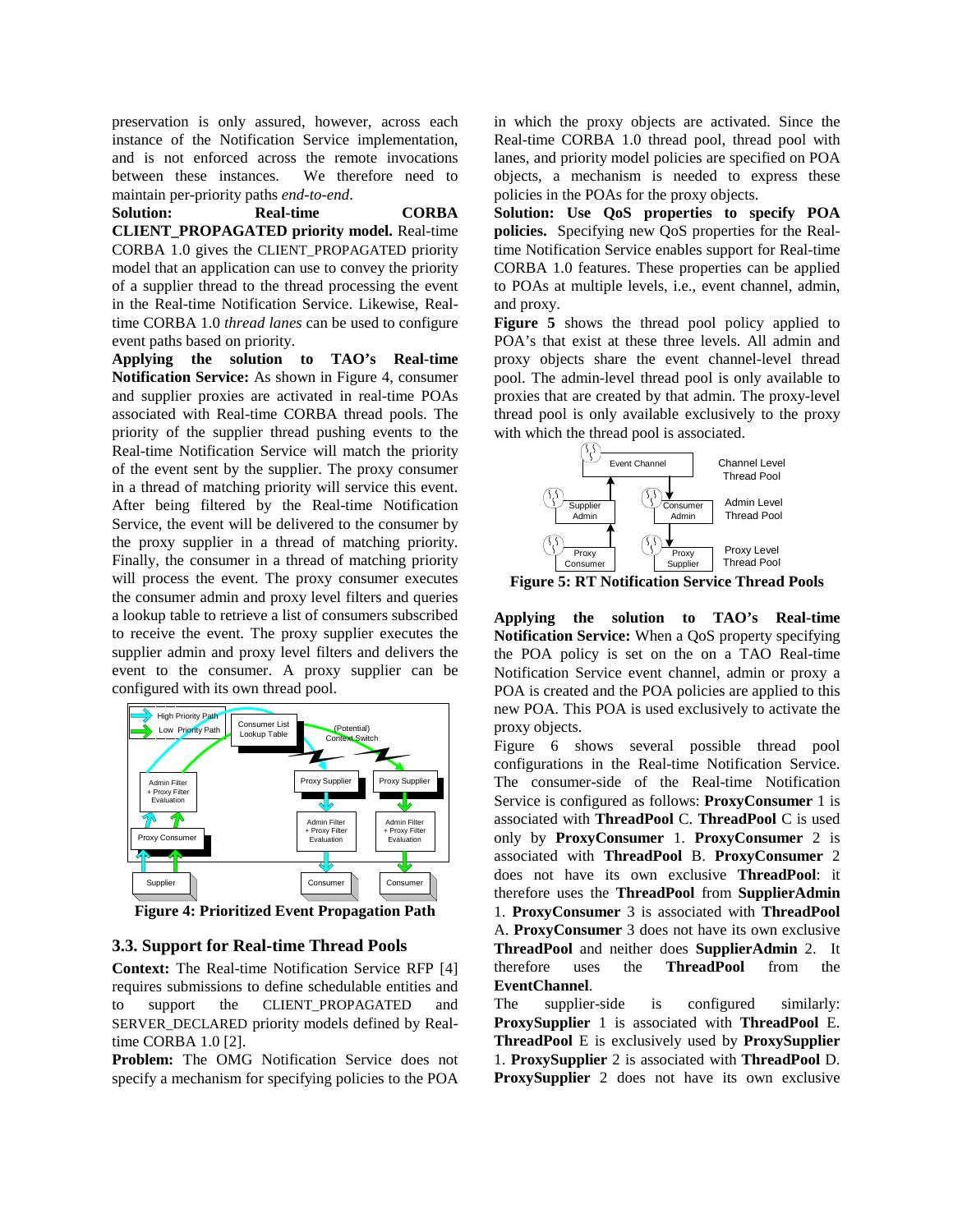**ThreadPool**. It therefore uses the **ThreadPool** from **ConsumerAdmin** 1. **ProxySupplier** 3 is associated with **ThreadPool** A. **ProxySupplier** 3 does not have its own exclusive **ThreadPool** and either does **ConsumerAdmin** 2. It therefore uses the **ThreadPool** from the **EventChannel**.



Typically, an administrative application with knowledge of the overall deployment scenario of the Real-time Notification Service would specify QoS properties to control its thread resource usage at initialization. Similarly, the CLIENT\_PROPAGATED and SERVER\_DECLARED priority models can be specified by another QoS property. The Real-time CORBA 1.0 *thread pool with lanes* feature is also specified in the same manner.

### **3.4. Optimizing Event Processing**

**Context:** During the processing of events within an event channel, the event type of the incoming event is matched in a *Subscription Lookup Table* to determine the set of consumers that are subscribed to receive that event. The lookup operation simply reads the table. Conversely, administrative methods write to this table to update subscription information.

**Problem.** Since multiple threads can access the *Subscription Lookup Table*, it is necessary to serialize access to it. A mutex lock causes a *read* operation to wait while other *read/write* operations are in progress. In a typical Real-time Notification Service deployment, however, the number of *push* operations is far greater than the number of subscription change operations. Using a simple mutex can therefore unnecessarily reduce concurrent access to data structures in the critical path of event propagation.

**Solution: Readers/writer Lock.** A readers/writer locks allow any number of threads to hold a lock for reading as long as no thread holds the lock for writing. A thread can hold the lock for writing only if no thread holds the lock for reading or writing.

**Applying the solution to TAO's Real-time Notification Service.** The *Event Map* data structure used to maintain subscription information in the *Subscription Lookup Table* has a strategized locking policy that uses a readers/writer lock to give preferred access to the event propagation threads.

# **3.5. Minimizing Context Switching Between Consumer and Supplier Proxies**

**Context**: Event propagation may need to switch from a proxy consumer thread pool to a proxy supplier thread pool if the two proxies are in different thread pools. Such a configuration may be required to assign a dedicated thread pool to dispatch events to a consumer. **Problem:** If the proxy consumer and proxy supplier are activated in separate POA's, there are no interfaces that can be used to transfer the thread of execution from a thread in the proxy consumer to the proxy supplier.

**Solution: Use an internal interface to exploit the ORB's collocation mechanism.** We exploit the fact that when a CORBA interface operation is invoked, the thread pool configured at the POA in which the interface is activated processes the request. As the **ProxySupplier** interface does not support any operation to accept an event, it must be extended so that the **ProxyConsumer** can forward the event to the extended interface.

**Applying the solution to TAO's Real-time Notification Service:** We define an internal interface, **Event\_Forwarder** that extends the **Structured ProxyPushSupplier** interface. The **Event Forwarder** interface supports the operation signature **void forward (in CosNotification::StructuredEvent event)**. The **ProxySupplier** interface implements the **Event Forwarder** interface. When a proxy consumer needs to switch execution context to the proxy supplier, it simply calls the **Event\_Forwarder::forward()** operation, passing it the event. The ORB collocation mechanism ensures that execution switches to the thread configured in the proxy supplier. If the proxy supplier is configured in the same thread pool as the proxy consumer, however, no context switch occurs.

# **4. Analysis of End-to-end Predictability**

This section describes experiments we conducted to validate TAO's Real-time Notification Service prototype described in Section 3. We first describe the testbed environment and experimental benchmarks used for our experiments. We then present and analyze the results of experiments conducted to compare the throughput of TAO's Real-time Notification Service implementation with TAO's standard Notification Service implementation as the load is increased and the number of supplier-to-consumer paths is increased.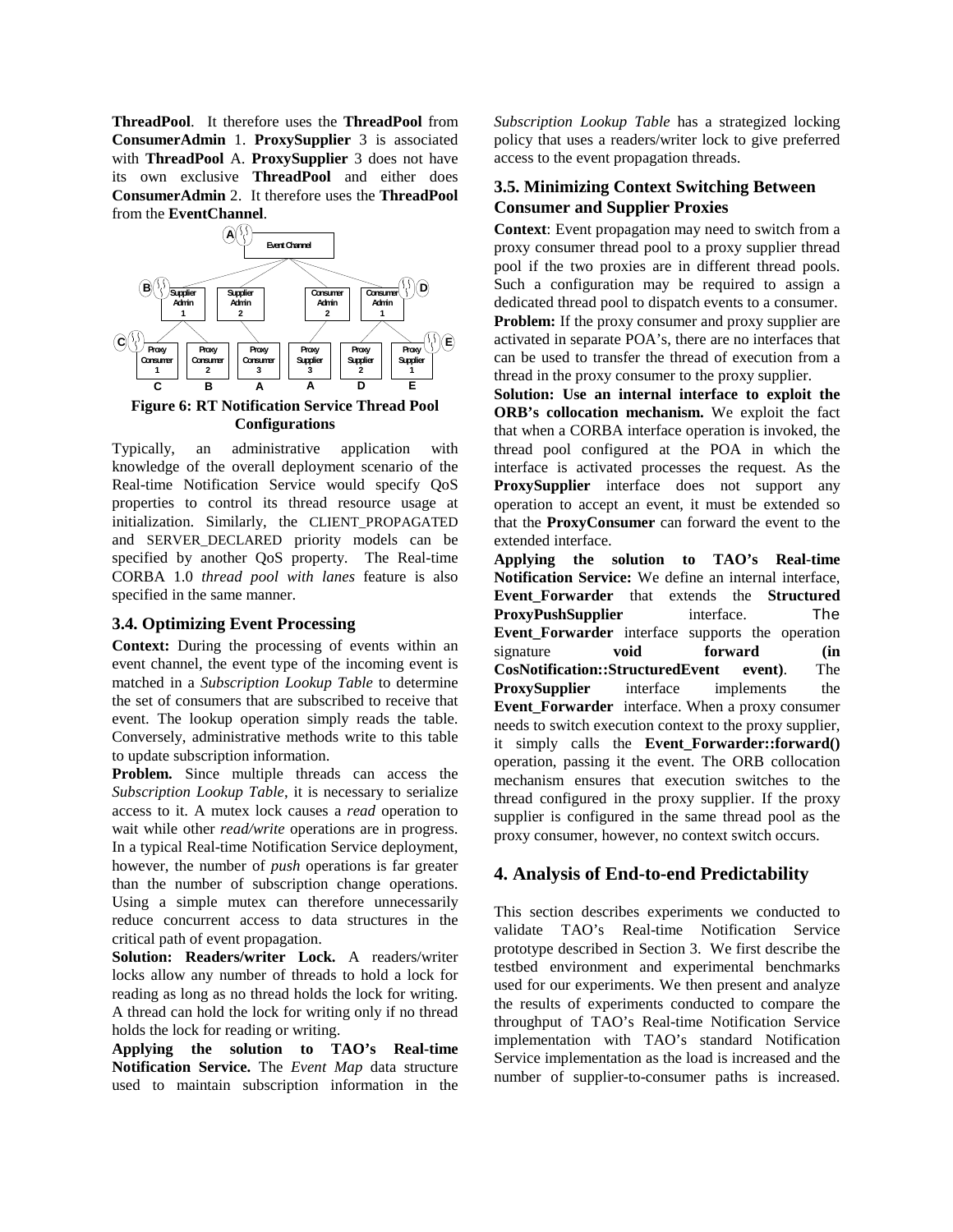We also assess the overhead of TAO's Real-time Notification Service implementation by comparing its jitter to that of (1) the standard Notification Service, (2) a direct Real-time CORBA 1.0 priority connection, and (3) a standard CORBA connection that does not use Real-time CORBA priority features.

#### **4.1. Testbed Environment and Benchmarks**

All the experiments were conducted in the Emulab [14] testbed at the University of Utah (http://www.emulab.net). The results presented in the following subsections were obtained on 1 PC with all suppliers, all consumers, and the Notification Service each in separate processes. Similar results were observed by running each supplier and consumer on a separate PC. Each PC was a 800 MHz Pentium3 processor, with 256KB on-chip cache and 239MB of free RAM memory, running RedHat Linux 7.1 in the real-time scheduling class. The benchmarking programs were compiled using the GCC compiler version 2.96, with all optimizations enabled. TAO version 1.3.4 was used for all tests.

# **4.2. Load vs. Throughput**

**Overview.** In this experiment, an exclusive high priority *path* is set up between a supplier/consumer pair, as shown in the Figure 7.



**Figure 7: Exclusive High-priority Path Setup**

To achieve this, the consumer subscribes to a type that is supplied only by the high-priority supplier. The proxy consumer for the high-priority supplier is activated in a real-time POA with 1 high-priority thread lane. The supplier uses the CLIENT\_PROPAGATED priority model to send events to the consumer. Likewise, medium-priority and low-priority paths are also established. Each supplier sends events every 10 ms, i.e., at 100 Hz. The experiment was performed using both the RT-Notification and CosNotification services by increasing the amount of CPU intensive work performed by each consumer and measuring the throughput obtained. The "load" is a positive count that is supplied with the event payload. A prime number calculation is performed proportional to the supplied load value.

**Results.** Figure 8 shows that with CosNotification, the throughput of the high-, medium-, and low-priority paths decreased proportionally with increasing load.



**Figure 8: CosNotification: Load vs Throughput**



**Figure 9: RT-Notification: Load vs Throughput**

Figure 9 shows that with RT-Notification, under increasing load the throughputs of the high-, medium-, and low-priority paths are maintained preferentially according to their specified priorities, i.e., low falls off first, followed by medium, and then high. These results indicate how RT-Notification is more effective at enforcing end-to-end priorities than CosNotification.

**Jitter analysis.** Figure 10 shows the standard deviation of the latency measured for the high-priority path as load is increased. Note that the jitter obtained with CosNotification increases linearly with the load. In contrast, the jitter for RT-Notification remains low and fairly constant. These results show that the throughput of the high-priority path is maintained while there is available capacity in the system. The latency of highpriority invocations is thus the lowest among the competing paths.

# **4.3. Number of Paths vs. Throughput**

**Overview.** This benchmark measures the effects of increasing the number of low-priority paths, similar to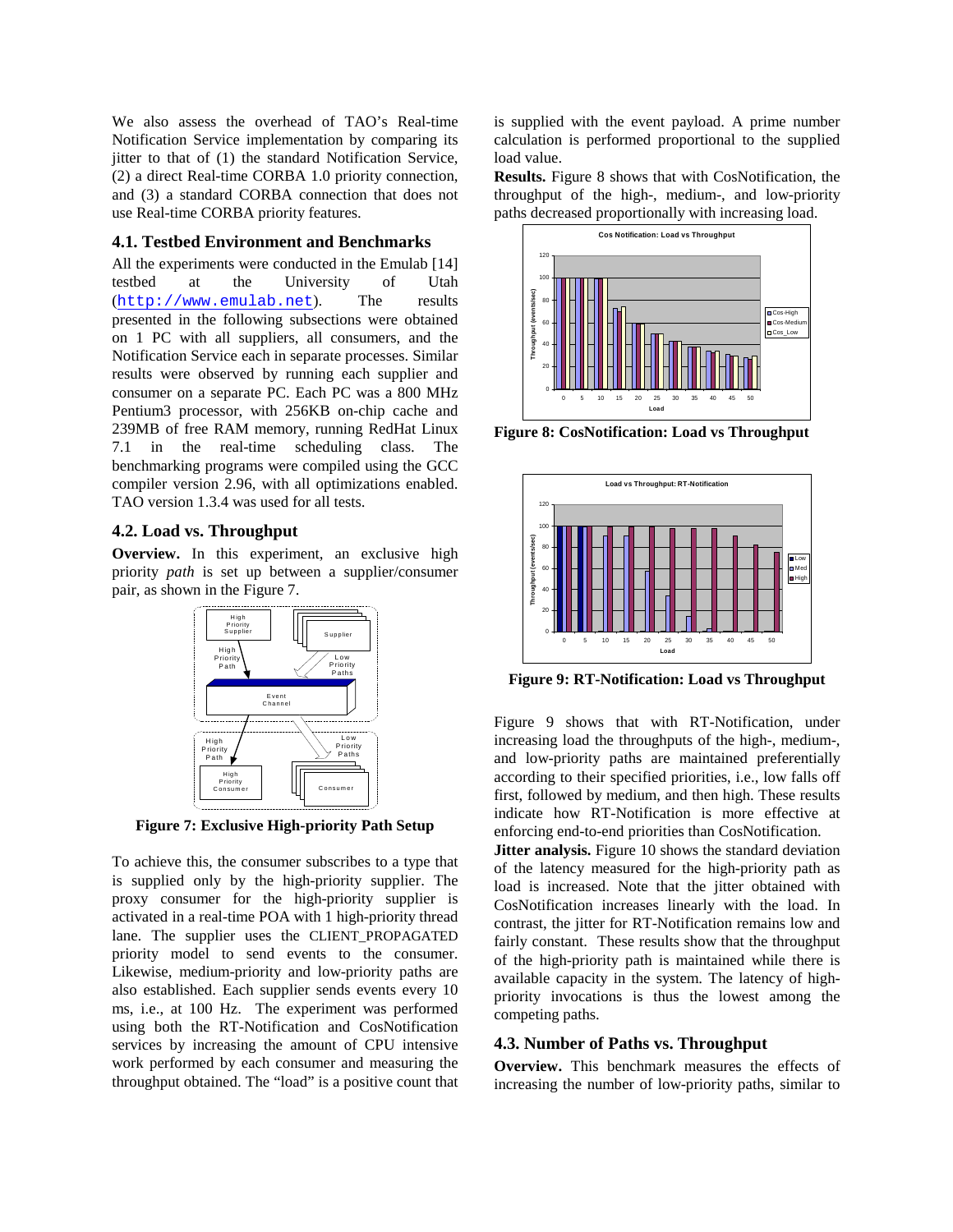the one described in Section 4.2. In this case, however, the load is held constant at 30 units and the number of low-priority paths is increased. All low-priority tasks are at the same priority. We ran the experiment with 1, 5, 10, and 20 low-priority paths.



**Figure 10: Load vs Jitter**





**Figure 11: Increasing the Number of Paths**

**Results.** Figure 11 shows that the throughput of the high priority path was maintained consistently at 100 events/sec, despite the increase in the number of lowpriority paths. This result shows that TAO's Real-time Notification Service protects the performance of higher priority paths, even as resource demands of lowerpriority paths are increased.

#### **4.4. Overhead of RT- Notification**

**Overview.** This experiment measured the maximum throughput obtained between a single supplier and consumer path for the following cases where the payload is a structured event that contains 64 bytes of payload representing the time at which the event was sent.



• 2-Hops: In this configuration a supplier sends an event directly to a consumer without an event channel.



• 2-Hops-RT: This configuration modifies the 2- Hops test to use Real-time CORBA - the consumer is activated in a real-time POA with a single lane.



• 3-Hops: In this configuration, the supplier sends events to a *relay* consumer, which forwards the event to the final consumer. Hence, the relay consumer behaves as a minimal event channel.



• 3-Hops-RT: The 3-Hops configuration is modified to use Real-time CORBA. The relay consumer and final consumer are activated in a real-time POA with a single lane.



Notification Service.

**Results.** Figure 12 shows that the RT-Notification does not add significant overhead to the CosNotification Service. This overhead that is observed is due to the additional processing performed, per request, by the ORB due to the extra Real-time CORBA information in the IIOP messages.



**Figure 12: Maximum Throughput**